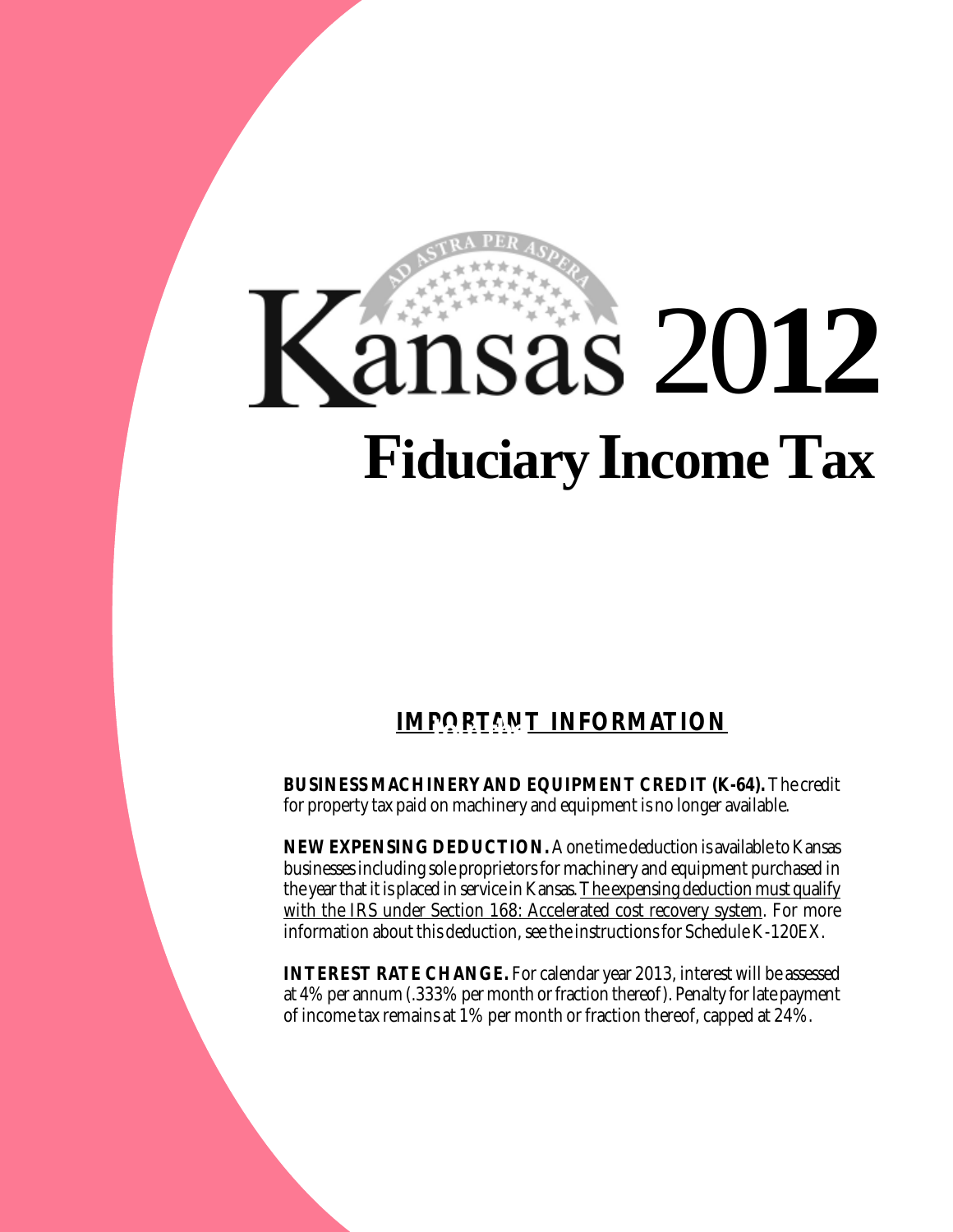## **GENERAL INFORMATION**

*If any due date falls on a Saturday, Sunday, or legal holiday, substitute the next regular workday.* 

| <b>Who Must</b><br><b>File a Return</b>                                                                             | Resident Estate or Trust. The fiduciary of a resident estate or trust must file a Kansas Fiduciary Income Tax<br>Return (Form K-41) if the estate or trust had any taxable income and/or there is withholding tax due for the nonresident<br>beneficiaries. A resident estate is the estate of a person who was a Kansas resident at the time of death. All other<br>estates are nonresident estates. A resident trust is any trust which is administered by the trustee in Kansas. A trust<br>being administered outside of Kansas shall not be considered a resident trust merely because the governing<br>instrument or a law requires that the laws of Kansas be followed with respect to interpretation or administration of the<br>trust. All other trusts are nonresident trusts.<br>Nonresident Estate or Trust, The fiduciary of a nonresident estate or trust must file a Kansas Fiduciary Income<br>Tax Return if the estate or trust had taxable income or gain derived from Kansas sources. Income from Kansas<br>sources includes income or gain from: 1) real or tangible personal property located within Kansas; 2) a business,<br>profession or occupation carried on within Kansas; or, 3) services performed within Kansas.<br>For a nonresident estate or trust, income from the following is not considered to be derived from Kansas sources:<br>annuities, interest, dividends, or gains from the sale or exchange of intangible personal property, unless part of the<br>income from a business, trade, profession, or occupation carried on within Kansas. |
|---------------------------------------------------------------------------------------------------------------------|--------------------------------------------------------------------------------------------------------------------------------------------------------------------------------------------------------------------------------------------------------------------------------------------------------------------------------------------------------------------------------------------------------------------------------------------------------------------------------------------------------------------------------------------------------------------------------------------------------------------------------------------------------------------------------------------------------------------------------------------------------------------------------------------------------------------------------------------------------------------------------------------------------------------------------------------------------------------------------------------------------------------------------------------------------------------------------------------------------------------------------------------------------------------------------------------------------------------------------------------------------------------------------------------------------------------------------------------------------------------------------------------------------------------------------------------------------------------------------------------------------------------------------------------------------------------------------------|
| When and<br><b>Where to File</b>                                                                                    | You should complete your Kansas Fiduciary Income Tax Return after the federal fiduciary return is complete, and<br>it is due no later than the 15th day of the fourth month after the close of the taxable year. For fiduciaries operating on<br>a calendar year basis, the return is due on or before April 15. Mail your Fiduciary Income Tax return to: KANSAS<br>FIDUCIARY TAX, KANSAS DEPARTMENT OF REVENUE, PO Box 758571, TOPEKA, KS 66675-8571.                                                                                                                                                                                                                                                                                                                                                                                                                                                                                                                                                                                                                                                                                                                                                                                                                                                                                                                                                                                                                                                                                                                              |
| <b>Extension of</b><br><b>Time to File</b><br>An extension of<br>time to file is <b>not</b> an<br>extension to pay. | If you are unable to complete your Kansas Fiduciary Income Tax Return by the filing deadline, you may request an<br>extension of time to file. If you filed Form 7004 with the Internal Revenue Service for an extension of time, enclose a<br>copy of that form with your completed K-41 return. Kansas does not have a separate extension request form but will<br>accept an approved federal Extension of Time To File form. If you do not pay the tax amount due (may be estimated)<br>by the original due date, you will owe interest and may also be charged a penalty on any balance due.                                                                                                                                                                                                                                                                                                                                                                                                                                                                                                                                                                                                                                                                                                                                                                                                                                                                                                                                                                                     |
| <b>Accounting</b><br><b>Period</b>                                                                                  | The accounting period for which the Kansas Fiduciary Income Tax Return (Form K-41) is filed and the method of<br>accounting used must be the same as that used for federal tax purposes. If, for federal purposes, the taxable year for<br>the estate or trust changes or the method of accounting is changed, the changes also apply to the Kansas return.                                                                                                                                                                                                                                                                                                                                                                                                                                                                                                                                                                                                                                                                                                                                                                                                                                                                                                                                                                                                                                                                                                                                                                                                                          |
| Withholding<br><b>Tax Payments</b>                                                                                  | Kansas law requires the fiduciary of a resident estate or trust to submit the payment of withholding tax for its<br>nonresident beneficiaries, if it is \$5 or more, with the filing of Form K-41. Complete Part IV, and enter the total from<br>Column E on line 6 of Form K-41.                                                                                                                                                                                                                                                                                                                                                                                                                                                                                                                                                                                                                                                                                                                                                                                                                                                                                                                                                                                                                                                                                                                                                                                                                                                                                                    |
| <b>Estimated Tax</b>                                                                                                | Estates and trusts are required to make federal estimated tax payments; however, Kansas statutes exempt<br>estates and trusts from making estimated tax payments for Kansas fiduciary purposes.                                                                                                                                                                                                                                                                                                                                                                                                                                                                                                                                                                                                                                                                                                                                                                                                                                                                                                                                                                                                                                                                                                                                                                                                                                                                                                                                                                                      |
| <b>Fiduciary</b><br><b>Reporting to</b><br><b>Beneficiaries</b>                                                     | Fiduciaries must provide each beneficiary with the amount of the fiduciary modification to be used in the preparation<br>of the beneficiary's Kansas Individual Income Tax Return. See page 2, Part II, Column D.<br>In addition, fiduciaries must provide each nonresident beneficiary with the amount of the nonresident beneficiary's<br>share of income and credits from page 3, Part IV of Form K-41, and when Kansas tax is withheld, supply Form K-18<br>to the nonresident beneficiary. Fiduciary modifications, beneficiaries' shares of fiduciary modifications, and<br>beneficiaries' shares of income and credits are computed on pages 2 and 3 of Form K-41 in Parts I, II, III and IV.                                                                                                                                                                                                                                                                                                                                                                                                                                                                                                                                                                                                                                                                                                                                                                                                                                                                                 |
| <b>Federal</b><br><b>Return</b>                                                                                     | Enclose with Form K-41 a copy of your Federal Form 1041, including all schedules as filed with the IRS. The<br>processing of your Kansas fiduciary return may be delayed if your federal fiduciary return is not included.                                                                                                                                                                                                                                                                                                                                                                                                                                                                                                                                                                                                                                                                                                                                                                                                                                                                                                                                                                                                                                                                                                                                                                                                                                                                                                                                                           |
| <b>Confidential</b><br><b>Information</b>                                                                           | Income tax information disclosed to KDOR (Kansas Department of Revenue), either on returns or through<br>department investigation, is held in strict confidence by law. KDOR and the Internal Revenue Service have an agreement<br>under which income tax information is exchanged. This is to verify the accuracy and consistency of information<br>reported on Federal and Kansas Fiduciary Income Tax Returns.                                                                                                                                                                                                                                                                                                                                                                                                                                                                                                                                                                                                                                                                                                                                                                                                                                                                                                                                                                                                                                                                                                                                                                    |
| <b>Amended</b><br><b>Returns</b>                                                                                    | You must file an amended Kansas K-41 when: 1) an error was made on your Kansas return, 2) there is a change<br>on another state's return-error or adjustment, or 3) there is a change on your federal return-error or adjustment. To<br>file an amended fiduciary tax return, use Form K-41 and mark the amended return checkbox. Pay the full amount of<br>tax and interest due and no late pay penalty will be assessed. Interest rates can be found on our web site.<br>If you are filing an amended federal income tax return for the same taxable year as this amended return, enclose a<br>copy of the amended federal return and an explanation of all changes made on your amended Kansas return. If your<br>amended federal return is adjusted or disallowed, provide KDOR with a copy of the adjustment or denial letter.<br>If you have not yet filed a Kansas K-41 but you filed your original federal return and the federal return has been<br>amended or adjusted, use the information on the amended/adjusted federal return to complete your original Kansas<br>return. A copy of both the original and amended federal returns should be enclosed with the Kansas return along with<br>an explanation of the changes.                                                                                                                                                                                                                                                                                                                                              |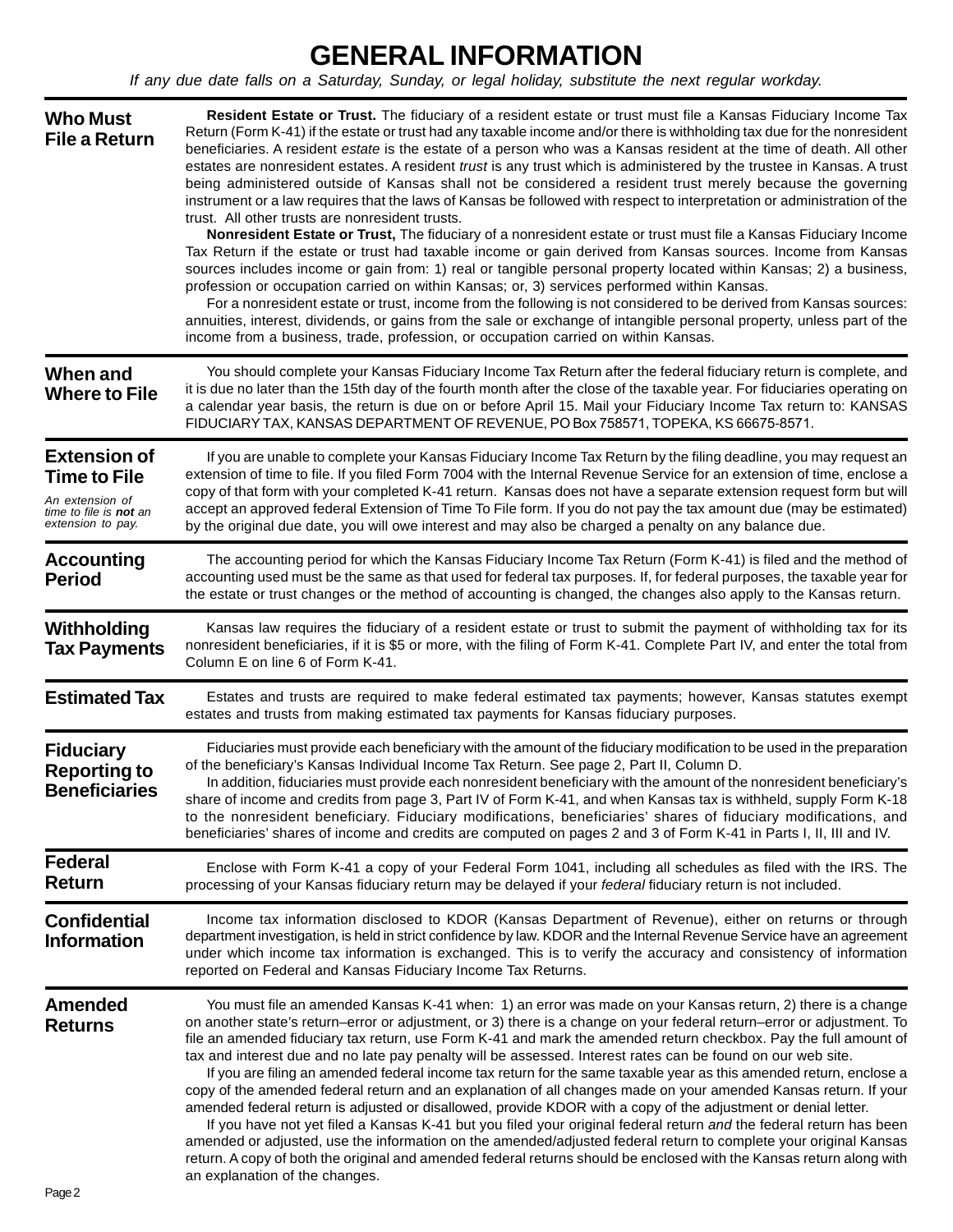## **SPECIFIC LINE INSTRUCTIONS**

**HEADING.** Type or print your name and address in the spaces provided. If your name or address changed since you last filed, mark an "X" in the box below the heading. If filing an amended return, mark an "X" in the box below your name and address.

**TELEPHONE NUMBER.** If a problem should arise in processing your return, it is helpful for KDOR to have a telephone number where you can be reached during office hours. The number you provide will be kept confidential.

**FILING STATUS.** The filing status shown on Form K-41 will reflect the nature of the entity for which the return is being filed.

**RESIDENCY STATUS.** Residents: If you are filing for a resident estate or trust, check the box for residents. If all income is taxable to the fiduciary and no distributions are made or required to be made, only Part I must be completed. If there are only resident beneficiaries, or if no amounts are distributable to nonresident beneficiaries, then it is necessary to complete only Parts I and II. If there are nonresident beneficiaries, then it is generally necessary to complete all parts. However, if amounts distributed to nonresidents are nontaxable, then Part IV may be omitted. Nonresidents: If you are filing for a nonresident estate or trust, check the box for nonresidents. If there are resident and/or nonresident beneficiaries, then all parts must be completed. However, if all income is taxable to the fiduciary, then only Parts I and II must be completed.

**DATE ESTABLISHED.** Enter date of death or date trust was established.

**LINE 1—FEDERAL TAXABLE INCOME.** Residents: Enter on line 1 the federal taxable income shown on page 1 of the Federal Fiduciary Return, Form 1041. Nonresidents: Enter on line 1 the amount reported in Part III, line 49, column D of Kansas Form K-41.

**LINE 2—KANSAS FIDUCIARY MODIFICATION.** Residents: If there has not been a distribution to beneficiaries, enter the fiduciary modification from page 2, line 27. If there has been a distribution to beneficiaries, enter the fiduciary's portion of the fiduciary modification from page 2, line (j). Nonresidents: No modification is to be made on this line by a nonresident estate or trust.

**LINE 3—KANSAS TAXABLE INCOME.** If line 2 is a positive amount, add line 2 to line 1 and enter the total on line 3. If line 2 is a negative amount, subtract line 2 from line 1 and enter the total on line 3. If you made no entry on line 2, your Kansas taxable income is the same as your federal taxable income. Enter it again on line 3.

**LINE 4—TAX.** To determine the amount of the fiduciary income tax liability, refer to the tax computation schedule on page 4 of Form K-41 and compute the tax. Enter the amount on line 4.

**LINE 5—TAX ON LUMP SUM DISTRIBUTIONS.** If a resident estate or trust received income from a lump sum distribution and a federal tax was imposed on this income in accordance with federal Internal Revenue Code Section 402(e), then the resident estate or trust is also subject to Kansas tax on the lump sum distribution.

Enter on line 5 an amount equal to 13% of the federal tax on the ordinary income portion of the lump sum distribution determined on federal Form 4972.

**LINE 6—NONRESIDENT BENEFICIARY TAX.** Enter the amount of nonresident beneficiary tax reported on page 3, Part IV of Form K-41. This amount is the total of column E.

**LINE 7—TOTAL KANSAS TAX.** Add lines 4, 5 and 6.

**LINE 8—CREDIT FOR TAXES PAID TO OTHER STATES (FOR RESIDENTS ONLY).** If you paid income tax to another state, you may be eligible for a credit against your Kansas tax liability. If you had income from a state that has no state income tax, make no entry on line 8 and go to line 9. A copy of the return filed with the other

state(s), or a copy of Federal Form 1116 (if applicable) for claiming a foreign tax credit, must be enclosed with Kansas Form K-41.

Foreign Tax Credit: As used in this section, "state" means any state of the United States, the District of Columbia, Puerto Rico, any territory or possession of the United States, and any foreign country or political subdivision of a foreign country. The Kansas credit for foreign taxes is first limited to the difference between the actual tax paid to the foreign country and the foreign tax credit allowed on the federal return. If you claimed the foreign tax paid as an itemized deduction on your federal return, no credit is allowed in this section.

## **Foreign Tax Worksheet**  A. 2012 tax paid to the foreign country ............................\$ B. LESS: Federal foreign tax credit allowed .................. \$ C. EQUALS: Kansas foreign tax limitation amount. Enter this amount on line 1 of the following worksheet.  $\ldots$  \$

If you are a **Kansas resident,** use the following worksheet to determine your credit for tax paid to another state(s). **Nonresidents may not claim this tax credit** against Kansas tax.

| <b>Other State Tax Credit Worksheet</b> |                                                      |  |  |  |
|-----------------------------------------|------------------------------------------------------|--|--|--|
| 1)                                      |                                                      |  |  |  |
| 2)                                      |                                                      |  |  |  |
|                                         |                                                      |  |  |  |
| 4)                                      |                                                      |  |  |  |
|                                         |                                                      |  |  |  |
|                                         | 6) Limitation amount (multiply line 2 by line 5)  \$ |  |  |  |
| 7)                                      | Allowable credit (amount on line 1 or line 6,        |  |  |  |

**LINE 9—UNIVERSITY DEFERRED MAINTENANCE CREDIT.** If you made contributions for deferred maintenance to a designated Kansas university, enter the total amount of the **approved** credit.

**LINE 10—OTHER NONREFUNDABLE CREDITS.** Enter the total of all other tax credits for which you are eligible. The list below includes some of the more common credits. In claiming credits, you must complete and enclose with your Form K-41 the required schedule(s).

|                                                                      | $K-47$ |
|----------------------------------------------------------------------|--------|
|                                                                      |        |
|                                                                      | $K-42$ |
| Business & Job Development Credit (for carry forward use only)  K-34 |        |
| Carryback of Net Operating Farm Loss Refund                          | K-67   |
|                                                                      |        |
|                                                                      |        |
|                                                                      | $K-37$ |
|                                                                      | K-86   |
| High Performance Incentive Program Credit                            | $K-59$ |
| Individual Development Account Credit                                | K-68   |
|                                                                      | $K-32$ |
|                                                                      | $K-53$ |
| Small Employer Health Insurance Contribution Credit                  | $K-57$ |
|                                                                      |        |
|                                                                      |        |

**LINE 11—TOTAL CREDITS.** Add lines 8, 9 and 10.

**LINE 12—BALANCE.** Subtract line 11 from line 7. If the amount for line 12 is a negative amount, enter zero.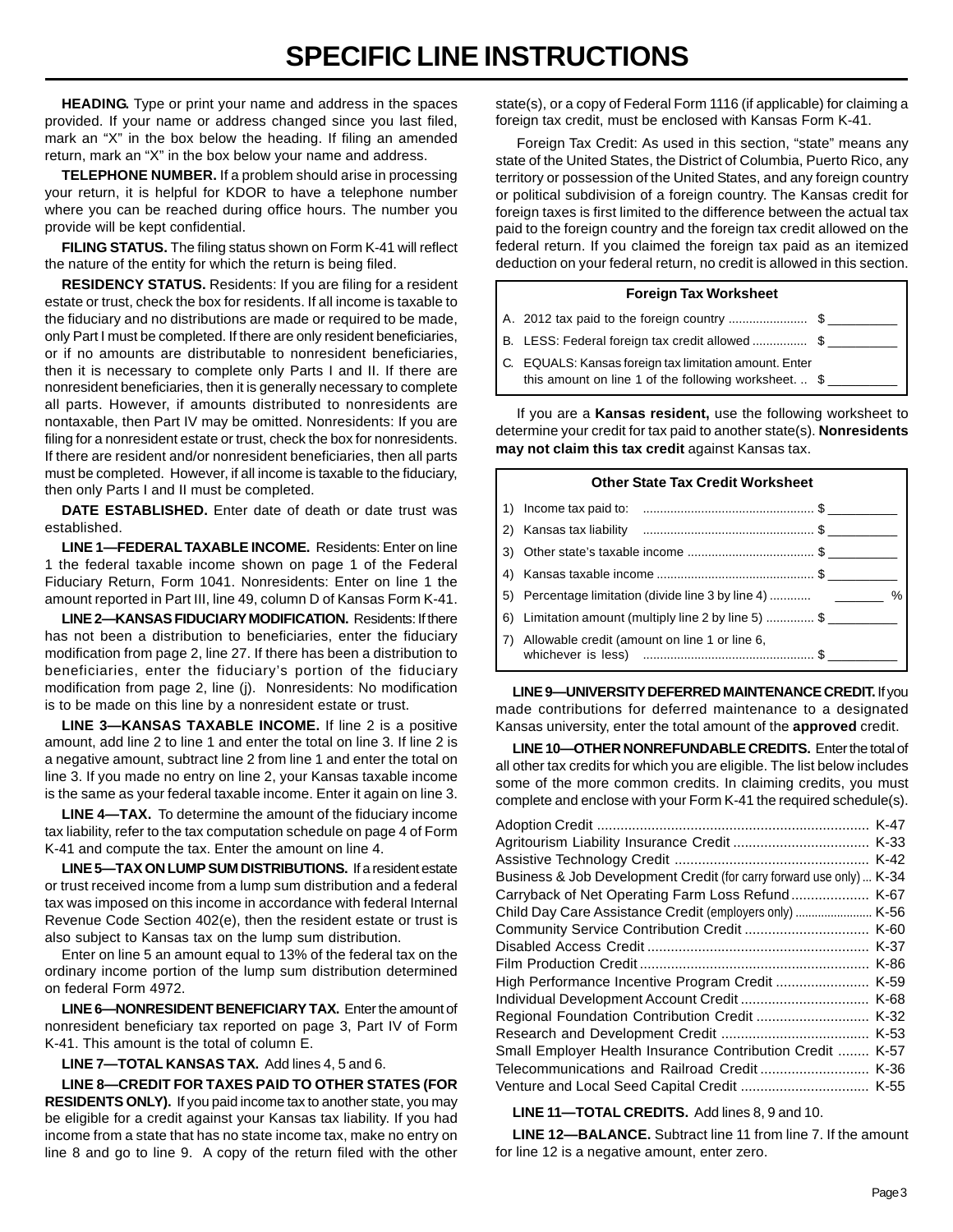**LINE 13—KANSAS INCOME TAX WITHHELD.** Enter any amount of Kansas withholding. KDOR does not require that copies of W-2 or 1099 forms be enclosed with your return; however, KDOR reserves the right to ask for this information at a later date. NOTE: You must enclose any K-19 forms with your Form K-41.

**LINE 14—AMOUNT PAID WITH KANSAS EXTENSION.** Enter any amount paid with an extension of time request.

**LINE 15—TECHNICAL AND COMMUNITY COLLEGE DEFERRED MAINTENANCE CREDIT REFUND.** If you made contributions for deferred maintenance to a designated Kansas technical and/or community college, enter the total amount of the **approved** credit.

**LINE 16—REFUNDABLE PORTION OF CREDITS.** Enter the total of the allowable refund(s) from these credit schedules:

| Carryback of Net Operating Farm Loss Refund K-67          |  |
|-----------------------------------------------------------|--|
| Child Day Care Assistance Credit (employers only) K-56    |  |
|                                                           |  |
|                                                           |  |
|                                                           |  |
|                                                           |  |
| Small Employer Health Insurance Contribution Credit  K-57 |  |
|                                                           |  |

**LINE 17—PAYMENTS REMITTED WITH ORIGINAL RETURN.** If you are **filing an amended K-41** for the 2012 tax year, enter the amount of money you remitted to KDOR with your original 2012 return.

**LINE 18—OVERPAYMENT FROM ORIGINAL RETURN.** If you are **filing an amended K-41** for the 2012 tax year, enter the amount of overpayment shown on your original return. Since you were refunded this amount, it is a subtraction entry.

**LINE 19—TOTAL REFUNDABLE CREDITS.** Add lines 13 through 17 and subtract line 18. Enter the total on line 19.

**LINE 20—UNDERPAYMENT.** If your tax balance on line 12 is greater than your total refundable credits on line 19, enter the difference on line 20. Late Charges: If the amount on line 20 is not paid by the due date, or if a balance due return is filed after the due date, penalty and interest are added according to the rules outlined in lines 21 and 22. Extension of Time: Interest is due on any delinquent tax balance, even if you have been granted an extension of time to file. If **90%** of your tax liability is paid on or before the original due date of your return, an automatic extension is applied and no penalty is assessed.

**LINE 21—INTEREST.** Using the amount on line 20, compute interest at .333% for each month (or portion thereof) from the due date of the return.

**LINE 22—PENALTY.** Compute penalty at **1% per month** (or portion thereof) from the due date of the return on the amount on line 20. The maximum penalty is 24%.

**LINE 23—BALANCE DUE.** Add lines 20, 21 and 22. Enter the total on line 23. Write your federal Employer Identification Number (EIN) on your check or money order, made payable to "Kansas Fiduciary Tax" and send it with your return. Do not send cash. A balance due of less than \$5.00 need not be paid.

**LINE 24—REFUND.** If line 19 is greater than line 12, subtract line 12 from line 19 and enter the amount of the refund on line 24. Amounts less than \$5.00 will not be refunded.

Normal processing time to issue a refund is six to eight weeks. Errors on your return, photocopied forms, and incomplete returns or missing documentation will cause delays in processing refunds. **Note:** If there is any other liability owed the State of Kansas, the fiduciary income tax refund will be applied to that liability.

**SIGNATURES.** The fiduciary MUST sign Form K-41. If prepared by someone other than the fiduciary, the preparer should also sign. No refund can be made unless the return is properly signed. **Preparer Authorization Box:** In some cases it may be necessary for KDOR to contact you about your tax return. If you wish to have the Director of Taxation or his/her designee contact your tax preparer instead, please give permission to do so by checking this box.

#### **PART I**

**LINE 25a—STATE AND MUNICIPAL INTEREST.** Enter interest income received, credited, or earned from any state or municipal obligations during the taxable year, less any related expenses (management fees, trustee fees, interest, etc.) directly incurred in the purchase of state or political subdivision obligations. **Do not**  include those specifically exempt from income tax by Kansas law, such as: Kansas Turnpike Authority Bonds, Board of Regents Bonds for Kansas Colleges and Universities, Electrical Generation Revenue Bonds, Urban Renewal Bonds, Industrial Revenue Bonds, or Kansas Highway Bonds.

Interest income on obligations of Kansas or any political subdivision thereof, issued after December 31, 1987, shall be excluded from computation of Kansas taxable income.

**LINE 25b—STATE INCOME TAX OR LOCAL TAXES.** Enter any state, county, or city income or earnings taxes which are included in your federal deductions.

**LINE 25c—ADMINISTRATIVE EXPENSES.** Enter the amount of administrative expenses claimed on both the Kansas Estate Tax Return and on the Federal Fiduciary Tax Return.

**LINE 25d—OTHER ADDITIONS TO FEDERAL TAXABLE INCOME.**  Enter the total of these additions to federal taxable income:

- Individual Development Account. CONTRIBUTORS: Enter the amount of the contribution claimed to the extent the same is the basis for claiming the Individual Development Account Credit on Schedule K-68. ACCOUNT HOLDERS: Enter amounts received as withdrawals that are not used to pay for education expenses; job training costs; purchase of primary residence; or major repairs or improvement to a primary residence.
- **Federal Income Tax Refund.** Generally, there will be no entry here unless an amended federal return has been filed for a prior year due to an investment credit carry back or a net operating loss carry back which resulted in a federal income tax refund in 2012 for that prior year.
- **Disabled Access Credit Modification.** Enter the amount of any depreciation deduction or business expense deduction claimed on the federal return which was used to determine the credit on Schedule K-37.
- **Partnership, S Corporation, or Fiduciary Adjustments.** If income was received from a partnership, S corporation, joint venture, syndicate, estate or trust, enter your proportionate share of any required addition adjustments. The partnership, S corporation, or trustee will provide you the necessary information to determine these amounts.
- **Federal Net Operating Loss Carry Forward.** Enter the federal net operating loss carry forward claimed on the 2012 federal income tax return.
- **Regional Foundation Contribution Credit.** Enter the amount of any charitable contribution claimed on the federal return used to compute this credit on Schedule K-32.
- **Community Service Contribution Credit.** Enter the amount of any charitable contribution claimed on the federal return used to compute this credit on Schedule K-60.
- Swine Facility Improvement Credit. Enter the amount of any costs claimed on the federal return used as the basis for this credit on Schedule K-38.
- Learning Quest Education Savings Program. Enter amount of any "nonqualified withdrawal" from the Learning Quest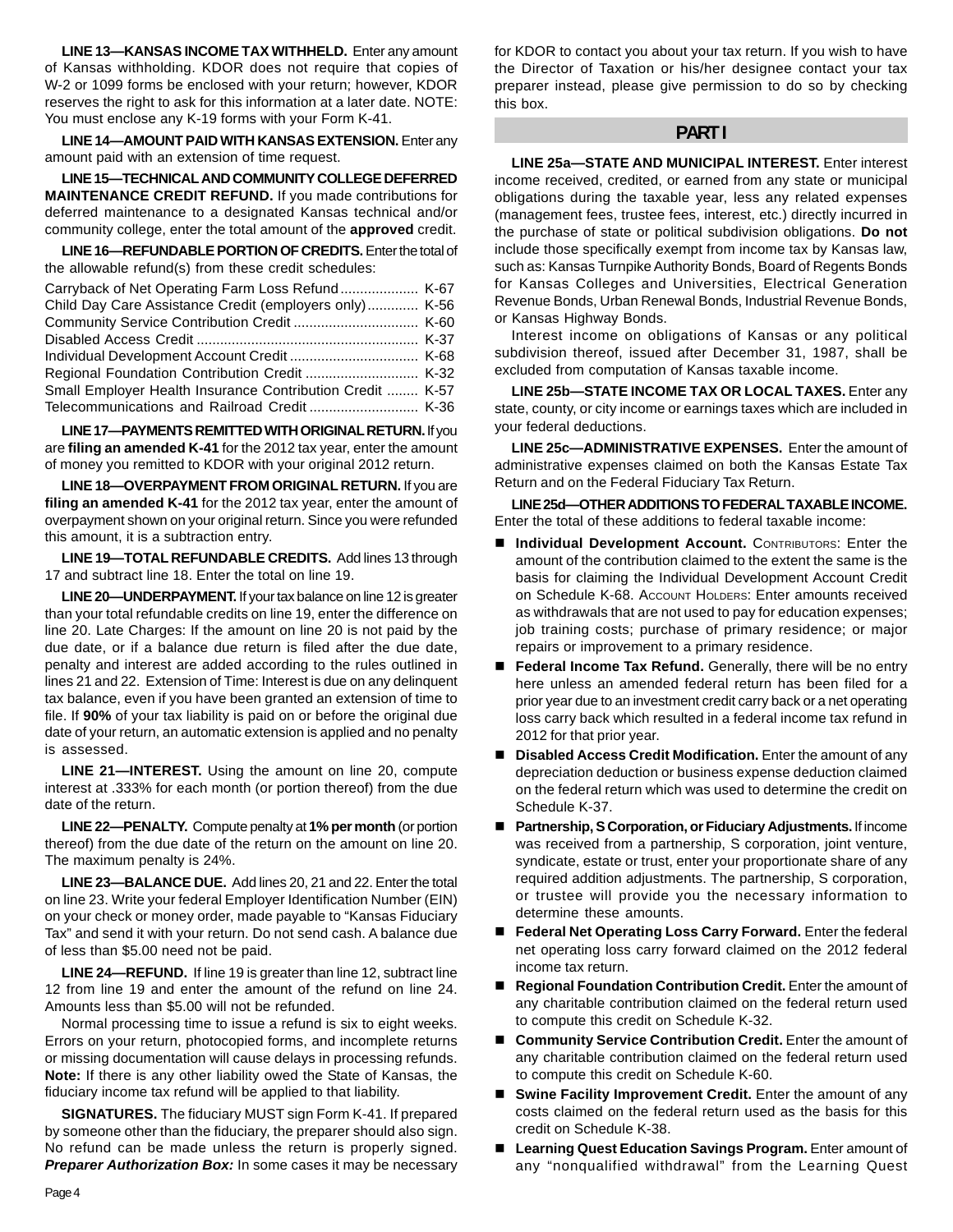Education Savings Program.

- Small Employer Healthcare Credit. Enter the amount of the addition modification from Schedule K-57.
- Kansas Expensing Recapture. If you have a Kansas expensing deduction recapture amount from Schedule K-120EX, enter the amount of your deduction on line 25d and enclose a copy of your completed K-120EX and federal Form 4562*.*

**LINE 25e—TOTAL ADDITIONS.** Add lines 25a through 25d.

**LINE 26a—INTEREST ON U.S. GOVERNMENT OBLIGATIONS.**  Enter any interest or dividend income received on obligations or securities of any authority, commission, or instrumentality of the United States and its possessions, less any related expenses (management fees, trustee fees, interest, etc.) directly incurred in the purchase of such obligations or securities, to the extent they are included in federal taxable income if they are exempt from state income taxes under the laws of the United States. Such income paid to shareholders through a mutual fund is also exempt from Kansas tax. If the mutual fund invests in both exempt and nonexempt federal obligations, the modification allowed will be that portion of the distribution received from the mutual fund attributable to direct obligations of the U.S. government, as determined by the mutual fund. These obligations include: U.S. Savings Bonds, U.S. Treasury Bills, Federal Land Bank, etc. Enclose a schedule indicating the name of each U.S. Government obligation claimed.

**LINE 26b—STATE INCOME TAX REFUNDS.** Enter any state or local income tax refunds which are included in line 1 of Form K-41.

**LINE 26c-RETIREMENT BENEFITS.** Enter any Federal Civil Service retirement annuity paid from the Federal Civil Service Retirement or Disability Fund and any other amounts received as retirement benefits which were earned for being employed by the federal government or for service in the armed forces of the United States which is included in the federal taxable income.

Enter any Kansas pension benefits received which are specifically exempt from Kansas income tax if it was included in the federal taxable income. Exempt Kansas pensions include: Kansas Public Employees' Retirement Annuities, Kansas Teachers' Retirement Annuities, Kansas Police and Firemen's Retirement System Pensions, Kansas Highway Patrol Pensions, Justices and Judges Retirement System, Board of Public Utilities, Washburn University Pensions, and certain pensions received from first class cities, not covered by the Kansas Public Employees' Retirement System.

Faculty and others employed by the State Board of Regents, or by educational institutions under its management, are entitled to Kansas tax exemption on income derived from retirement annuity contracts purchased for them by the State Board of Regents with either their direct contributions or through salary reduction plans.

Benefits received from all railroad retirement plans administered by the U.S. Railroad Retirement Board are exempt from state taxation by federal law. Enter any railroad retirement benefits received from the U.S. Railroad Retirement Board which are included in federal taxable income. This exemption from Kansas taxes includes tier I, tier II, dual vested benefits and supplemental annuities.

**LINE 26d—OTHER SUBTRACTIONS FROM FEDERAL TAXABLE INCOME.** Enter on line 26d the total of these other subtractions from federal taxable income. **NOTE:** You may not subtract the amount of income reported to another state.

- Social Security Benefits (for taxpayers with federal adjusted **gross income of \$75,000 or less).** Enter the amount received as benefits under the Social Security Act (including SSI) in 2012, to the extent it is included in Federal Adjusted Gross Income.
- **KPERS Lump Sum Roll Overs.** Enter amounts withdrawn from a qualified retirement account and include any earnings thereon

to the extent that the amounts withdrawn were: 1) originally received as a KPERS lump sum payment at retirement that you rolled over into a qualified retirement account, and 2) the amount entered is included in federal adjusted gross income. **Do not make an entry** if amount withdrawn consists of income that was originally received from retirement annuity contracts purchased for faculty and others employed by the State Board of Regents or by educational institutions under its management with either their direct contributions or through salary reduction plans or, a pension received from any Kansas first class city that is not covered by the Kansas Public Employee's Retirement System.

- **KPERS Lump Sum Distributions.** Employees who terminated KPERS employment after July 1, 1984, and elect to receive their contributions in a lump sum distribution will report their taxable contributions on their Federal return. Subtract the amount of the withdrawn accumulated contributions or partial lump-sum payment(s) to the extent either is included in Federal Adjusted Gross Income. See NOTICE 05-04 for additional information.
- **Sale of Kansas Turnpike Bonds.** Enter the gain from the sale of Kansas Turnpike Bonds if the gain was included in the federal taxable income.
- **Partnership, S Corporation or Fiduciary Adjustments.** If income was received from a partnership, S corporation, joint venture, syndicate, trust or estate, enter the proportionate share of any required subtraction adjustments. The partnership, S corporation, or beneficiary will provide you with the necessary information to determine this amount.
- **Jobs Tax Credit.** Enter amount of the federal targeted jobs tax credit disallowance claimed on the Federal Income Tax return.
- Kansas Venture Capital, Inc. Dividends. Enter the amount of dividend income received from Kansas Venture Capital, Inc.
- Kansas Net Operating Loss Carry Forward. Enter any Kansas net operating loss carry forward.
- S Corporation Privilege Adjustment. If you are a shareholder in a bank, savings and loan, or other financial institution that is organized as an S corporation, enter the portion of any income received that was not distributed as a dividend. This income has already been taxed on the privilege tax return filed by the S corporation financial institution.
- Electrical Generation Revenue Bonds. Enter the amount included in federal taxable income.
- **Learning Quest Education Savings Program.** Enter contributions deposited in the Learning Quest Education Savings Program, or a qualified 529 tuition program established by another state, up to a maximum of \$3,000 per student (beneficiary).
- **Qualified Long-Term Care Insurance Contracts.** Enter an amount not exceeding \$1,000 per contract of the premium costs paid for qualified long-term care insurance contracts as defined by Public Law 104-191, section 7702B paragraph (b).
- **Armed Forces Recruitment, Sign-Up or Retention Bonus.**  Members of the armed forces of the United States (including Kansas army and air national guard): enter amounts received as a recruitment, sign up or retention bonus you received as an incentive to join, enlist or remain in the armed forces of the United States, to the extent included in federal adjusted gross income. Also include amounts you received for repayment of educational or student loans incurred by you or for which you are obligated, and received as a result of your service in the armed forces of the United States, to the extent included in federal adjusted gross income.
- Individual Development Account. Enter the amount of income earned on contributions deposited to an individual development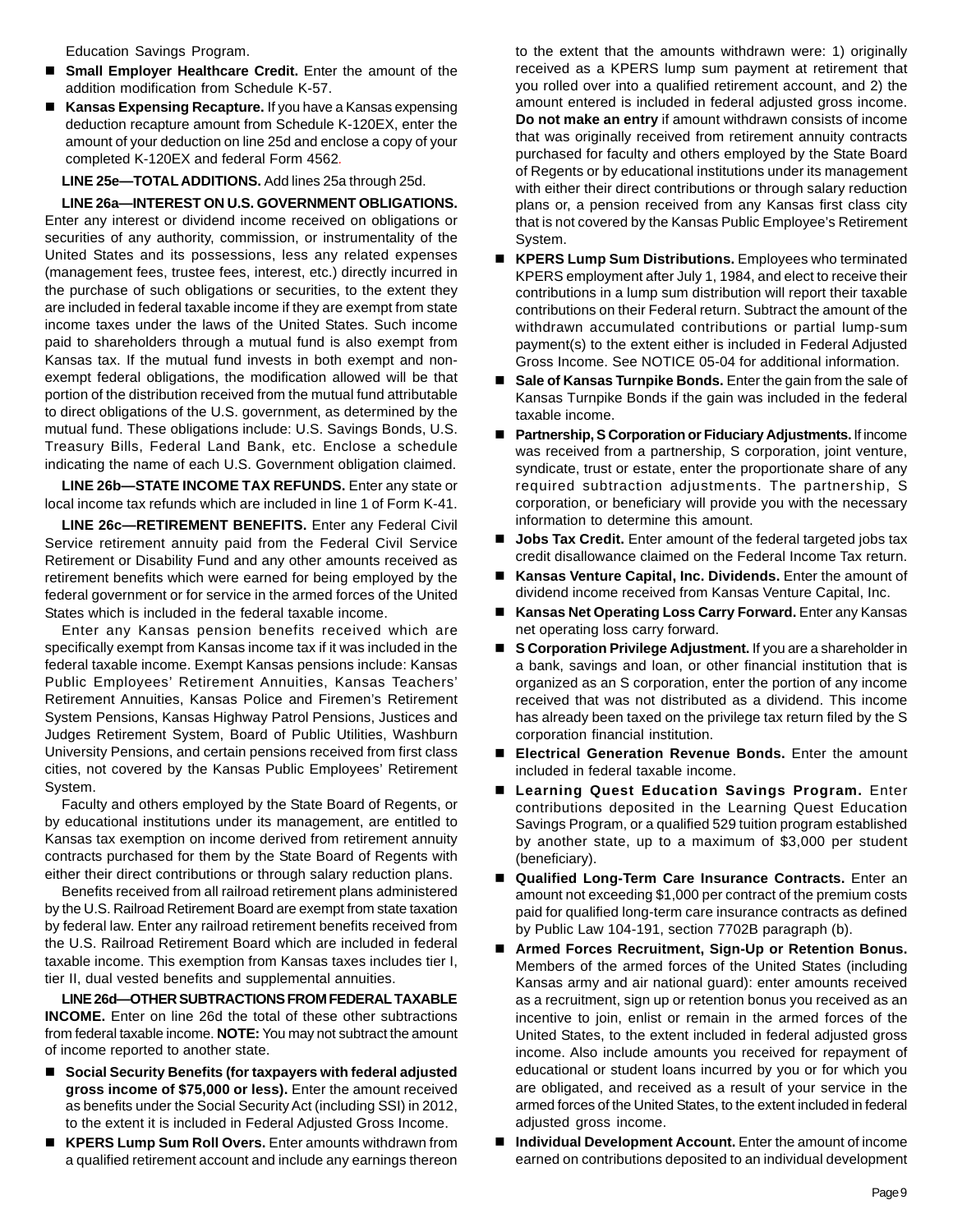account established to pay for education expenses; job training costs; purchase of primary residence; or major repairs or improvement to a primary residence.

■ Kansas Expensing Deduction. If you have a Kansas expensing deduction from Schedule K-120EX, enter the amount of your deduction on line 26d. Enclose a copy of your completed K-120EX and federal Form(s) 4562. **Important**—The deduction must qualify under IRC Section 168: Accelerated cost recovery system.

**LINE 26e—TOTAL SUBTRACTIONS.** Add lines 26a through 26d and enter the total on line 26e.

**LINE 27—NET MODIFICATION TO FEDERAL TAXABLE INCOME.**  Subtract line 26e from line 25e. Enter the total on line 27 and on line 2, page 1, Form K-41. If there are beneficiaries, refer to Part II.

#### **PART II**

**Part II** is used to determine the allocation of the shares of the Kansas fiduciary modification. The Kansas fiduciary modification is divided among the beneficiaries and the fiduciary in proportion to their share of the federal distributable net income plus the amount contributed or required to be contributed from current income to charitable beneficiaries.

If there is no federal distributable net income, each beneficiary's share of the Kansas fiduciary modification shall be in proportion to each share of the estate or trust income distributed. Any balance of the Kansas fiduciary modification not allocated to the beneficiaries is allocable to the fiduciary.

When the allocation of the Kansas fiduciary modification, as provided by law, would result in an amount that is substantially inequitable, the fiduciary may, with the permission of the Director of Taxation, use such other methods of allocation that will produce a fair and equitable result to both the fiduciary and the beneficiary. Kansas law does not permit the fiduciary to elect to pay the tax on income properly applicable to a beneficiary by including such income in its share of the modification. The estate or trust must advise each beneficiary of their share of the Kansas fiduciary modification. The amount reported in Column D is the amount which the fiduciary is required to submit to each beneficiary.

**Column A.** Enter on lines (a), (b), (c) and (d) the names and addresses of Kansas resident beneficiaries. Nonresident beneficiaries should be listed on lines (e), (f), (g) and (h).

**Column B.** Enter the Social Security numbers of the beneficiaries.

**Column C.** Enter the percentage of the estate or trust to be distributed to each beneficiary in accordance with the documents or the laws controlling distribution of the estate or trust. The percentage allocated to charitable beneficiaries and to the fiduciary itself should be shown on the appropriate lines. Total allocation must equal 100%.

**Column D.** Enter on lines (a) through (i) each beneficiary's share of the Kansas fiduciary modification. Enter on line (j) the resident fiduciary's share of the modification. To determine each individual's and the fiduciary's share of the Kansas fiduciary modification, multiply the amount on line 27, Part I, by the percentage in Column C.

For a resident estate or trust in which all beneficiaries are Kansas residents, the remaining portion (pages 3 and 4) of the return may be omitted. If there are nonresident beneficiaries, you must complete Parts III and IV.

### **PART III**

Part III is used to compute the federal taxable income of the estate or trust from Kansas sources. It is to be completed by all resident estates and trusts which have nonresident beneficiaries

and by all nonresident estates and trusts with income or gain from Kansas sources. Nonresident estates or trusts should report to Kansas only that part of their federal taxable income derived from Kansas sources. The income to be reported, and the modifications to that income, are determined in this part.

**Column A.** Column A lists the items of income and modifications which correspond to those listed on the federal fiduciary tax return.

**Column B.** Enter total income or deductions reported or claimed on the federal fiduciary tax return for each item listed in Column A.

**Column C.** Enter that part of each item of income reported in Column B that is derived from Kansas sources. Use direct accounting whenever possible. Intangible income will not be considered to be from Kansas sources except where it is part of a business, trade, or occupation carried on in Kansas. Any item entered in Column C should reflect the amount that remains after all modifications have been performed.

FOR EXAMPLE: State or local income taxes deducted on the federal return would not be included in Column C. State income tax refunds reported as income on the federal return would not be included in Column C. Also, any income from other estates, trusts, or partnerships should be modified, if necessary, before the item is entered in Column C.

Do not carry over any administration expenses from Column B to Column C if these expenses were claimed on both the Kansas Estate Tax Return and the federal fiduciary tax return.

Capital gains from Kansas sources should be entered in Column C only if the gain is distributed to the beneficiaries.

Depreciation, depletion, and federal estate tax not included on Federal Form 1041 and passed directly to the beneficiaries should be entered on the appropriate lines of Column C (e.g., line 42a).

Enter on line 42a other deductions not provided for on lines 37 through 41. These deductions should be directly allocated where possible. If it is not possible to directly relate those deductions to income from Kansas sources, they should be apportioned by multiplying the deductions by the ratio of total Kansas income (line 36, Column C) divided by total federal income (line 36, Column B).

Net income of the estate or trust from Kansas sources, after all modifications, is to be entered on line 49, Column C.

Enter on line 50, Column C, the total percentages of all nonresident beneficiaries only. These percentages are determined by the documents or laws controlling distribution of the estate or trust.

Enter on line 51, Column C, the total income from Kansas sources of all nonresident beneficiaries. This amount is computed by multiplying line 49, Column C, by the percentage entered on line 50, Column C.

**Column D.** Column D is to be **completed by nonresident fiduciaries only.** Enter in Column D that part of Column C applicable to the fiduciary. The amount to be entered in Column D is computed by multiplying each entry in Column C by the fiduciary's percentage of the Kansas fiduciary adjustment as shown in Part II.

A capital gain from Kansas sources that is not distributed to the beneficiaries should be entered on line 31, Column D.

**Nonresident Fiduciary Exemption.** Enter on Part III, Column D, line 47, the amount of the nonresident fiduciary exemption determined by the following formula:

1) Exemption on federal Form 1041 ...................... \$ \_\_\_\_\_\_\_\_\_\_\_\_\_ 2) Kansas income of nonresident estate or trust (Part III, line 44, Column D) .................... \$ 3) Federal income (Part III, line 44, Column B) ................................ \$ \_\_\_\_\_\_\_\_\_\_\_\_\_ 4) Ratio (Divide line 2 by line 3) ............................. \_\_\_\_\_\_\_\_\_\_ % 5) Nonresident fiduciary exemption (multiply line 1 by line 4) .................................... \$ \_\_\_\_\_\_\_\_\_\_\_\_\_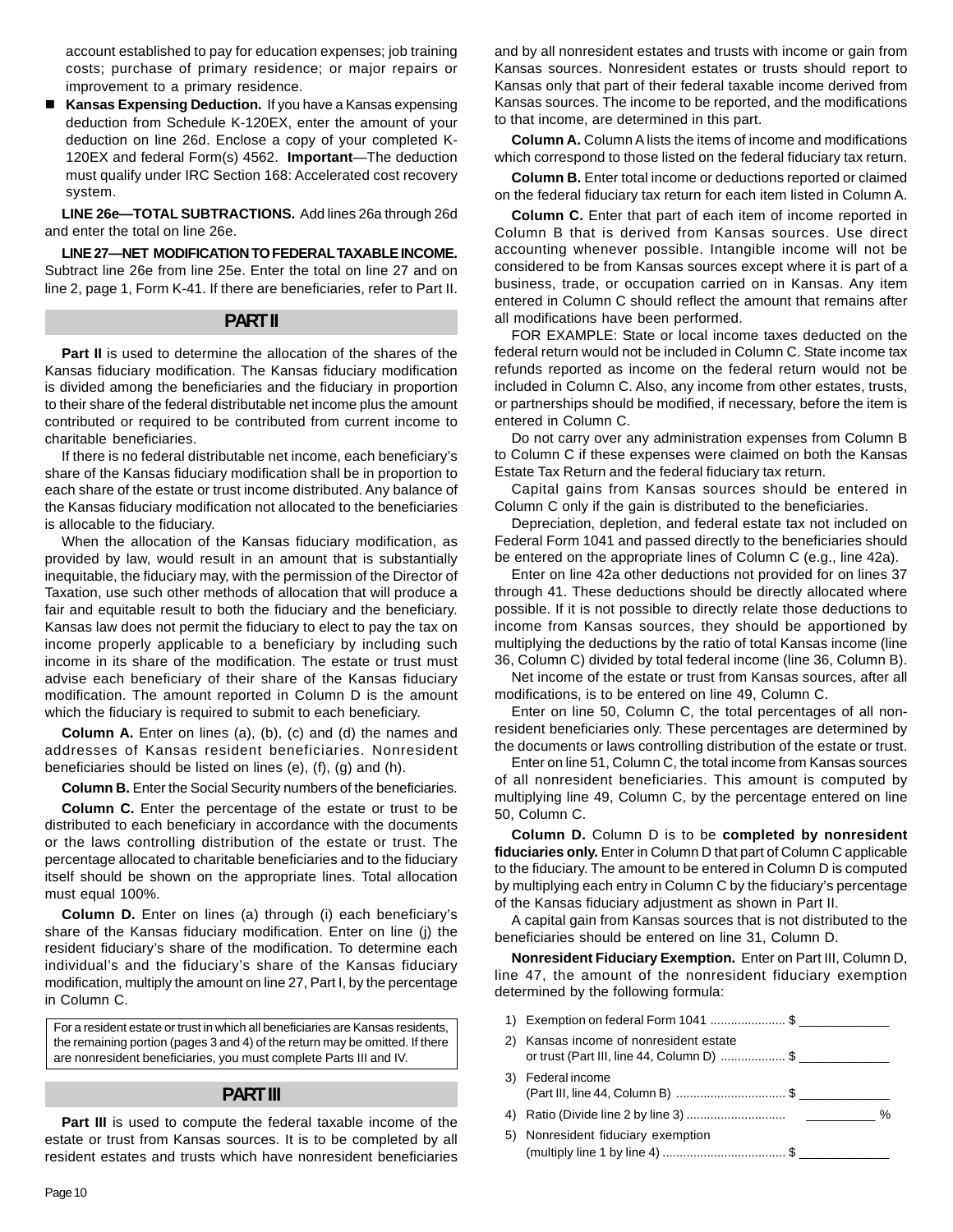Line 49, Column D, is the net income of the nonresident estate or trust from Kansas sources applicable to the fiduciary which should be entered on line 1 of Form K-41.

#### **PART IV**

**Part IV** is used to compute the nonresident beneficiaries' shares of income and to compute the amount of tax to be withheld by the fiduciary of a resident estate or trust from the amount distributed or distributable to the nonresident beneficiaries. Fiduciaries must provide to each nonresident beneficiary the amount of the nonresident beneficiary's share of income. In addition, Kansas law requires the fiduciary of a resident estate or trust to withhold tax from a nonresident beneficiary and to pay the amount of this tax with the Form K-41.

**Column A.** Enter on lines (a) through (d) the names and addresses of the nonresident beneficiaries.

**Column B.** Enter the Social Security numbers of the nonresident beneficiaries.

**Column C.** Enter on lines (a) through (d) the percentage of the estate or trust to be distributed to each beneficiary in accordance with the documents or laws controlling distribution of the estate or trust. **Note:** Since neither the resident beneficiaries' nor the fiduciary's percentages are shown here, it is unlikely this column will total 100%.

**Column D.** Enter on lines (a) through (d) each beneficiary's portion of the total taxable income from Kansas sources by multiplying Column C by the amount on line 49, Column C, Part III.

**Column E.** Compute the amount of tax to be withheld from each nonresident beneficiary by multiplying each beneficiary's income in column D by 2.5%. Enter these amounts on lines (a) through (d). The tax reported in this column is to be withheld and paid by the fiduciary for the beneficiary. Enter the total amount from Column E on page 1, line 6, Form K-41. Column E need not be calculated to completion if the nonresident share has already been withheld.

If any tax is required to be withheld, complete a Form K-18 for each nonresident beneficiary. The Form K-18 and instructions are on the last page of Form K-41.